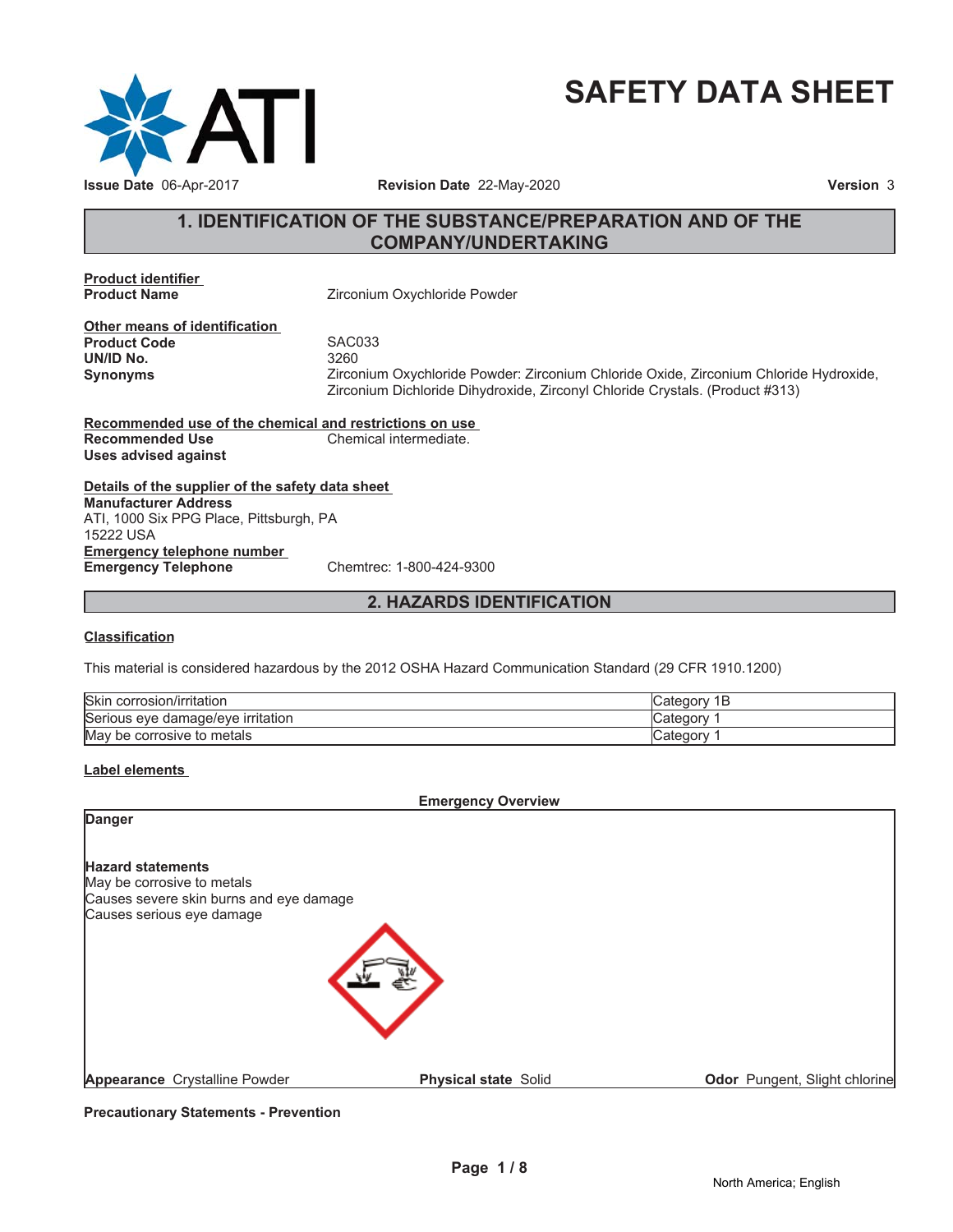Do not breathe dust/fume Wear protective gloves/protective clothing/eye protection

#### **Precautionary Statements - Response**

IF SWALLOWED: Rinse mouth. Do NOT induce vomiting. Immediately call a POISON CENTER or doctor/physician

IF ON SKIN (or hair): Brush off loose particles from skin. Remove/Take off immediately all contaminated clothing. Rinse skin with water/shower

\_\_\_\_\_\_\_\_\_\_\_\_\_\_\_\_\_\_\_\_\_\_\_\_\_\_\_\_\_\_\_\_\_\_\_\_\_\_\_\_\_\_\_\_\_\_\_\_\_\_\_\_\_\_\_\_\_\_\_\_\_\_\_\_\_\_\_\_\_\_\_\_\_\_\_\_\_\_\_\_\_\_\_\_\_\_\_\_\_\_\_\_\_

IF INHALED: Remove victim to fresh air and keep at rest in a position comfortable for breathing

IF IN EYES: Rinse cautiously with water for several minutes. Remove contact lenses, if present and easy to do. Continue rinsing Wash contaminated clothing before reuse

Absorb spillage to prevent material damage

#### **Precautionary Statements - Storage**

Store in a dry place Store in corrosion-resistant container

#### **Precautionary Statements - Disposal**

Dispose of contents/container to an approved waste disposal plant.

#### **Hazards not otherwise classified (HNOC)**

Reacts violently with water (EUH014) **Other Information** Harmful if swallowed

# **3. COMPOSITION/INFORMATION ON INGREDIENTS**

**Synonyms** Zirconium Oxychloride Powder: Zirconium Chloride Oxide, Zirconium Chloride Hydroxide, Zirconium Dichloride Dihydroxide, Zirconyl Chloride Crystals. (Product #313).

| Chemical<br><b>Name</b>                      | <b>CAS No.</b>                     | $M$ ainht-%<br>70 |
|----------------------------------------------|------------------------------------|-------------------|
| -<br><b>Oxide</b><br>Dichloride<br>/irconium | 10 <sub>0</sub><br>7699-4.<br>.3-r | >99               |
|                                              |                                    |                   |

# **4. FIRST AID MEASURES**

| <b>First aid measures</b>                                                  |                                                                                                                                                            |  |  |
|----------------------------------------------------------------------------|------------------------------------------------------------------------------------------------------------------------------------------------------------|--|--|
| Eye contact                                                                | Flush with water for 15 minutes. See a physician.                                                                                                          |  |  |
| <b>Skin Contact</b>                                                        | Brush off loose particles from skin. Remove/Take off immediately all contaminated clothing.<br>Rinse skin with water/shower.                               |  |  |
| <b>Inhalation</b>                                                          | IF INHALED: Remove victim to fresh air and keep at rest in a position comfortable for<br>breathing. Call a physician or poison control center immediately. |  |  |
| Ingestion                                                                  | Do NOT induce vomiting. Have patient drink large quantities of water if able. Call Physician<br>immediately for further instructions.                      |  |  |
| Most important symptoms and effects, both acute and delayed                |                                                                                                                                                            |  |  |
| <b>Symptoms</b>                                                            | May cause acute gastrointestinal effects if swallowed. Contact with moist skin may cause<br>skin burns. May cause breathing difficulties if inhaled.       |  |  |
| Indication of any immediate medical attention and special treatment needed |                                                                                                                                                            |  |  |
| Note to physicians                                                         | Treat symptomatically.                                                                                                                                     |  |  |
| <b>5. FIRE-FIGHTING MEASURES</b>                                           |                                                                                                                                                            |  |  |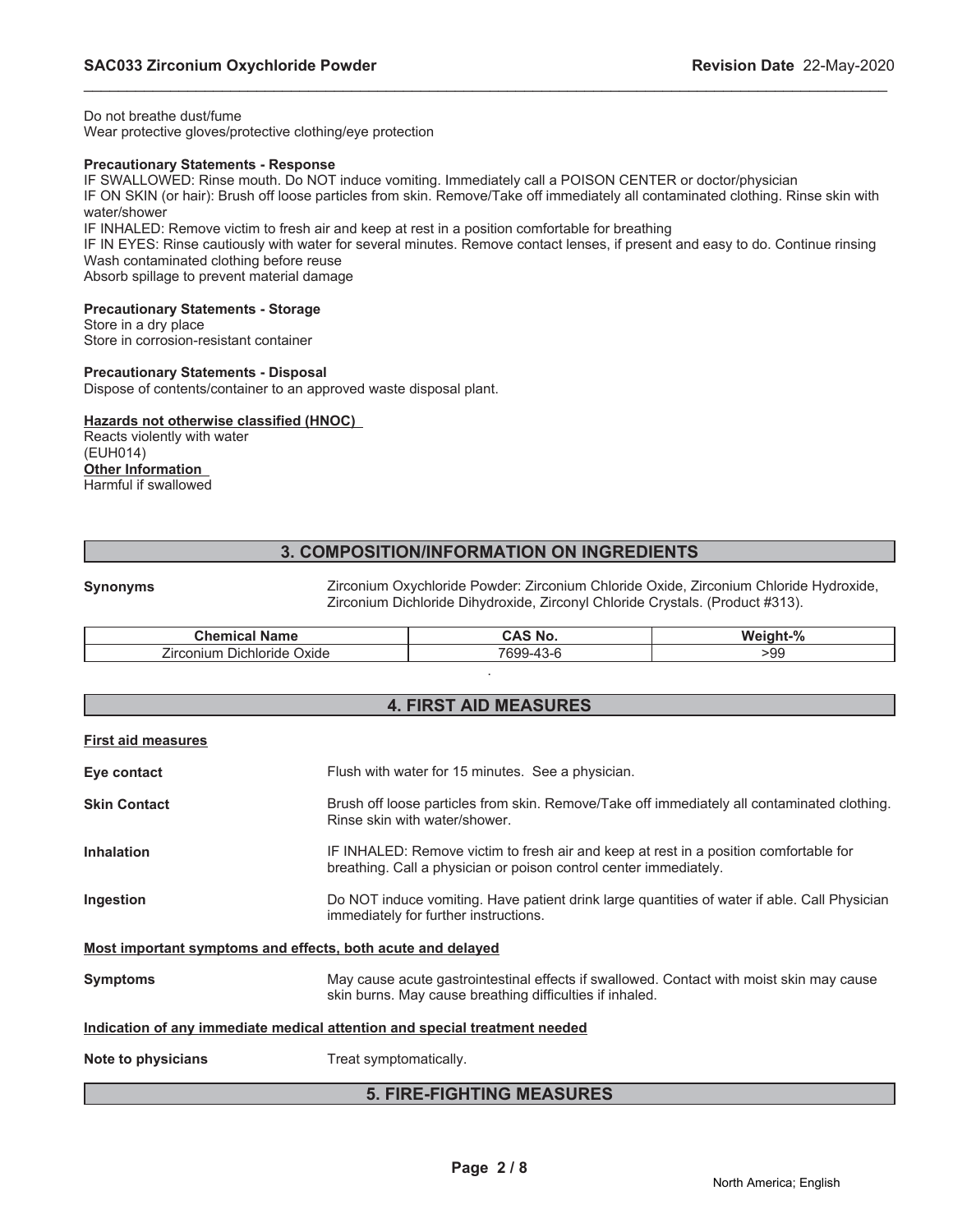#### **Suitable extinguishing media**

Non-combustible.

**Unsuitable extinguishing media** Non-combustible. If a fire occurs in the area, avoid water contact with the product to prevent evolution of hazardous gases.

\_\_\_\_\_\_\_\_\_\_\_\_\_\_\_\_\_\_\_\_\_\_\_\_\_\_\_\_\_\_\_\_\_\_\_\_\_\_\_\_\_\_\_\_\_\_\_\_\_\_\_\_\_\_\_\_\_\_\_\_\_\_\_\_\_\_\_\_\_\_\_\_\_\_\_\_\_\_\_\_\_\_\_\_\_\_\_\_\_\_\_\_\_

#### **Specific hazards arising from the chemical**

Non-combustible.

**Hazardous combustion products**Hydrogen chloride gas may cause respiratory and/or eye irritation.

#### **Explosion data Sensitivity to Mechanical Impact** None. **Sensitivity to Static Discharge** None.

#### **Protective equipment and precautions for firefighters**

Firefighters should wear self-contained breathing apparatus and full firefighting turnout gear.

|                                                                     | <b>6. ACCIDENTAL RELEASE MEASURES</b>                                                                                                                                                                                                                                        |  |  |
|---------------------------------------------------------------------|------------------------------------------------------------------------------------------------------------------------------------------------------------------------------------------------------------------------------------------------------------------------------|--|--|
| Personal precautions, protective equipment and emergency procedures |                                                                                                                                                                                                                                                                              |  |  |
| <b>Personal precautions</b>                                         | Use personal protective equipment as required.                                                                                                                                                                                                                               |  |  |
| For emergency responders                                            | Use personal protective equipment as required. Follow Emergency Response Guidebook,<br>Guide No. 154.                                                                                                                                                                        |  |  |
| <b>Environmental precautions</b>                                    |                                                                                                                                                                                                                                                                              |  |  |
| <b>Environmental precautions</b>                                    | Collect spillage to prevent release to the environment.                                                                                                                                                                                                                      |  |  |
| Methods and material for containment and cleaning up                |                                                                                                                                                                                                                                                                              |  |  |
| <b>Methods for containment</b>                                      | Prevent further leakage or spillage if safe to do so.                                                                                                                                                                                                                        |  |  |
| Methods for cleaning up                                             | Sweep or shovel material into dry containers. Avoid creating uncontrolled dust. Wash the<br>spill location thoroughly with water. Respiratory protection may be needed. Skin and eye<br>protection should be used during cleanup.                                            |  |  |
|                                                                     | 7. HANDLING AND STORAGE                                                                                                                                                                                                                                                      |  |  |
| <b>Precautions for safe handling</b>                                |                                                                                                                                                                                                                                                                              |  |  |
| Advice on safe handling                                             | Handle in accordance with good industrial hygiene and safety practice. Protect from<br>moisture. Reacts with water. Ensure adequate ventilation, especially in confined areas.<br>Handle under inert gas such as nitrogen or argon to maintain the integrity of the product. |  |  |
| Conditions for safe storage, including any incompatibilities        |                                                                                                                                                                                                                                                                              |  |  |
| <b>Storage Conditions</b>                                           | Keep in properly labeled containers. Keep in a dry, cool and well-ventilated place. Protect<br>from direct sunlight. Containers may become pressurized. Handle and open container with<br>care. Keep in corrosion resistant containers.                                      |  |  |
| Incompatible materials                                              | Water, alcohols, phenols, and amines. Rubber, coatings, and some plastics. Reacts with<br>metals to produce heat and corrosive gases.                                                                                                                                        |  |  |

# **8. EXPOSURE CONTROLS/PERSONAL PROTECTION**

### **Control parameters**

| ъ.<br>emical Name                                              | жн<br>.              | JA DEI          |
|----------------------------------------------------------------|----------------------|-----------------|
| -<br>-<br>$-11000cm =$<br>: Oxide<br>∠irconium<br>⊦ Dichioriae | na/m<br>_<br>$\cdot$ | `WA<br>7/m<br>m |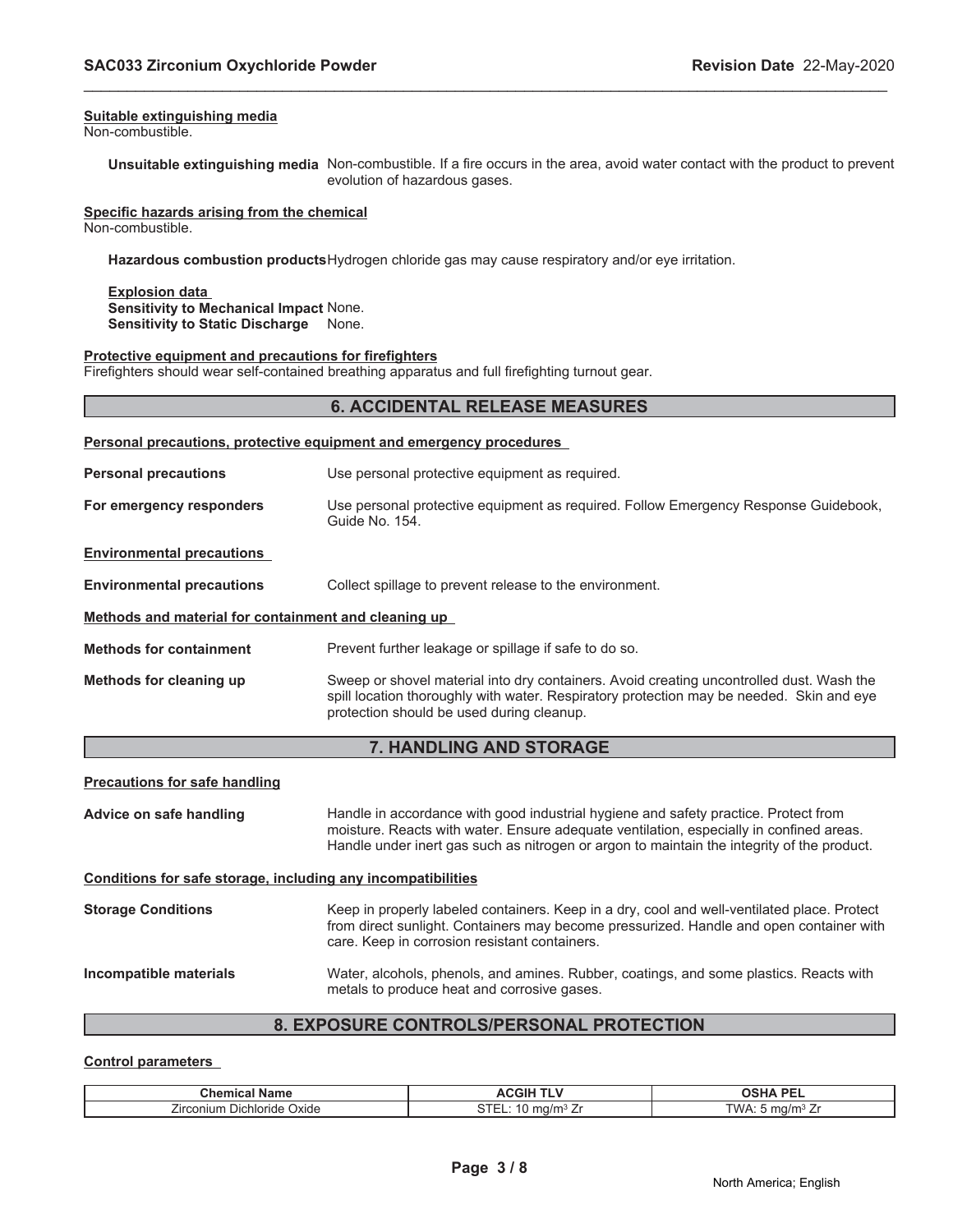| 7699-43-6                                                             |                                                                                                                                                                                                                                     | TWA: $5 \text{ mg/m}^3$ Zr                                                                                                                                                                                                                                                                                                                                      | (vacated) STEL: 10 mg/m <sup>3</sup> Zr |
|-----------------------------------------------------------------------|-------------------------------------------------------------------------------------------------------------------------------------------------------------------------------------------------------------------------------------|-----------------------------------------------------------------------------------------------------------------------------------------------------------------------------------------------------------------------------------------------------------------------------------------------------------------------------------------------------------------|-----------------------------------------|
| <b>Appropriate engineering controls</b>                               |                                                                                                                                                                                                                                     |                                                                                                                                                                                                                                                                                                                                                                 |                                         |
| <b>Engineering Controls</b>                                           | Avoid generation of uncontrolled particles. Local exhaust ventilation during processing is<br>recommended.                                                                                                                          |                                                                                                                                                                                                                                                                                                                                                                 |                                         |
| Individual protection measures, such as personal protective equipment |                                                                                                                                                                                                                                     |                                                                                                                                                                                                                                                                                                                                                                 |                                         |
| Eye/face protection                                                   | If a risk of eye injury or irritation is present, appropriate eye protection is recommended; for<br>example, tight-fitting goggles, foam-lined safety glasses, face shield, or other protective<br>equipment that shields the eyes. |                                                                                                                                                                                                                                                                                                                                                                 |                                         |
| Skin and body protection                                              | Wear impervious protective clothing, including boots, gloves, lab coat, apron or coveralls,<br>as appropriate, to prevent skin contact.                                                                                             |                                                                                                                                                                                                                                                                                                                                                                 |                                         |
| <b>Respiratory protection</b>                                         | regulations.                                                                                                                                                                                                                        | When particulates/fumes/gases are generated and if exposure limits are exceeded or<br>irritation is experienced, proper approved respiratory protection should be worn.<br>Positive-pressure supplied air respirators may be required for high airborne contaminant<br>concentrations. Respiratory protection must be provided in accordance with current local |                                         |
| <b>General Hygiene Considerations</b>                                 |                                                                                                                                                                                                                                     | Handle in accordance with good industrial hygiene and safety practice.                                                                                                                                                                                                                                                                                          |                                         |
|                                                                       |                                                                                                                                                                                                                                     | <b>9. PHYSICAL AND CHEMICAL PROPERTIES</b>                                                                                                                                                                                                                                                                                                                      |                                         |

\_\_\_\_\_\_\_\_\_\_\_\_\_\_\_\_\_\_\_\_\_\_\_\_\_\_\_\_\_\_\_\_\_\_\_\_\_\_\_\_\_\_\_\_\_\_\_\_\_\_\_\_\_\_\_\_\_\_\_\_\_\_\_\_\_\_\_\_\_\_\_\_\_\_\_\_\_\_\_\_\_\_\_\_\_\_\_\_\_\_\_\_\_

# **Information on basic physical and chemical properties**

| <b>Physical state</b>            | Solid                     |                       |                          |
|----------------------------------|---------------------------|-----------------------|--------------------------|
| Appearance                       | <b>Crystalline Powder</b> | Odor                  | Pungent, Slight chlorine |
| <b>Color</b>                     | white                     | <b>Odor threshold</b> |                          |
| <b>Property</b>                  | Values                    | Remarks • Method      |                          |
| pH                               | $<$ 1                     |                       |                          |
| Melting point / freezing point   | $-$ °C $/ -$ °F           |                       |                          |
| Boiling point / boiling range    |                           |                       |                          |
| <b>Flash point</b>               |                           | Not applicable        |                          |
| <b>Evaporation rate</b>          |                           | Not applicable        |                          |
| Flammability (solid, gas)        |                           | Not flammable         |                          |
| <b>Flammability Limit in Air</b> |                           |                       |                          |
| <b>Upper flammability limit:</b> |                           |                       |                          |
| Lower flammability limit:        |                           |                       |                          |
| Vapor pressure                   |                           | Not applicable        |                          |
| <b>Vapor density</b>             |                           | Not applicable        |                          |
| <b>Specific Gravity</b>          | 1.5                       |                       |                          |
| <b>Water solubility</b>          | 960 g/L                   |                       |                          |
| Solubility in other solvents     |                           |                       |                          |
| <b>Partition coefficient</b>     | $\overline{\phantom{0}}$  |                       |                          |
| <b>Autoignition temperature</b>  |                           | Not applicable        |                          |
| <b>Decomposition temperature</b> | $200^{\circ}$ C           |                       |                          |
| <b>Kinematic viscosity</b>       |                           | Not applicable        |                          |
| <b>Dynamic viscosity</b>         |                           | Not applicable        |                          |
| <b>Explosive properties</b>      | Not applicable            |                       |                          |
| <b>Oxidizing properties</b>      | Not applicable            |                       |                          |
| <b>Other Information</b>         |                           |                       |                          |
| <b>Softening point</b>           |                           |                       |                          |
| <b>Molecular weight</b>          | 178.129                   |                       |                          |
| <b>VOC Content (%)</b>           | Not applicable            |                       |                          |
| <b>Density</b>                   |                           |                       |                          |
| <b>Bulk density</b>              | 30-40 lb/ft <sup>3</sup>  |                       |                          |
|                                  |                           |                       |                          |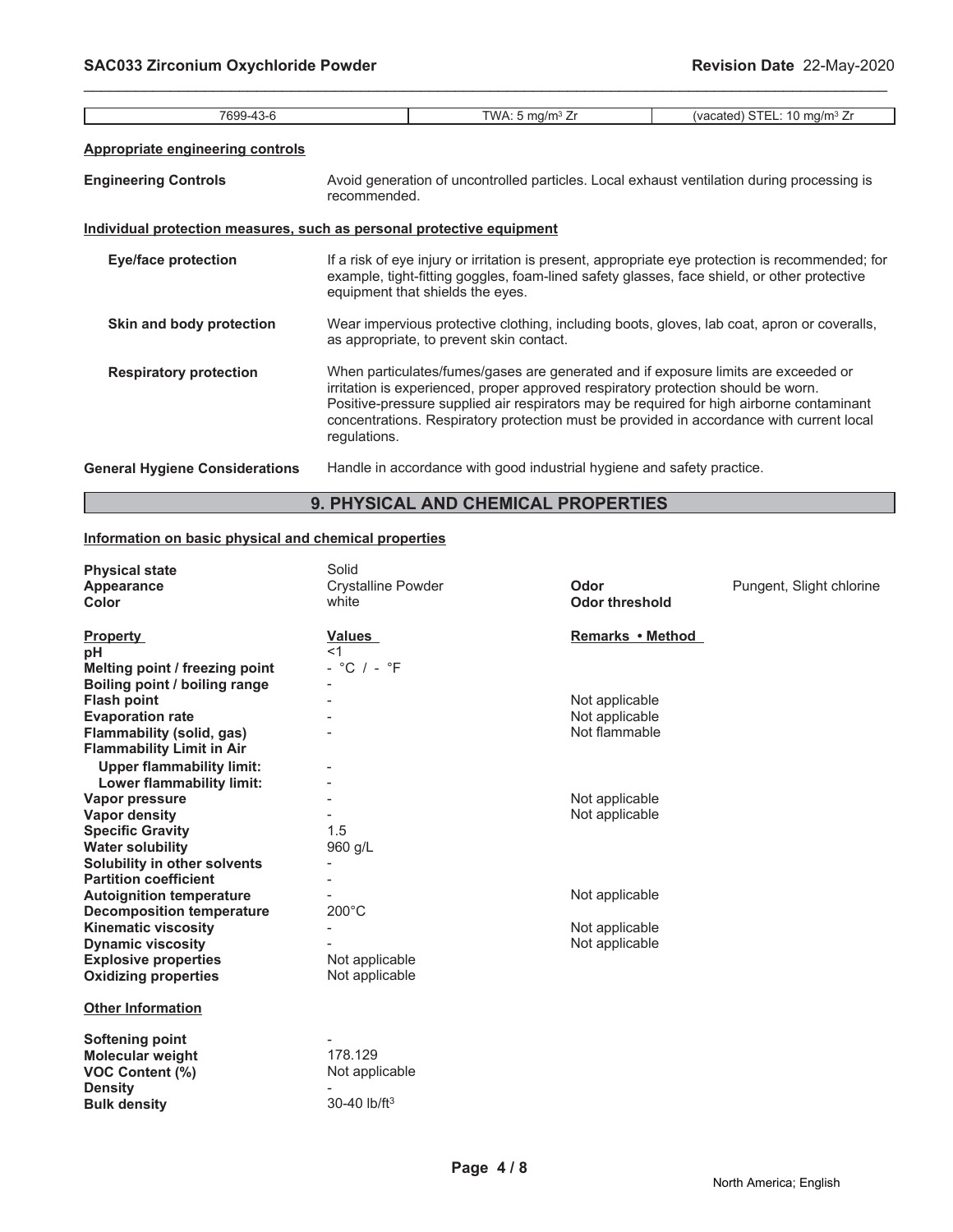# **10. STABILITY AND REACTIVITY**

\_\_\_\_\_\_\_\_\_\_\_\_\_\_\_\_\_\_\_\_\_\_\_\_\_\_\_\_\_\_\_\_\_\_\_\_\_\_\_\_\_\_\_\_\_\_\_\_\_\_\_\_\_\_\_\_\_\_\_\_\_\_\_\_\_\_\_\_\_\_\_\_\_\_\_\_\_\_\_\_\_\_\_\_\_\_\_\_\_\_\_\_\_

#### **Reactivity**

Reacts with water

#### **Chemical stability**

Stable under normal conditions.

# **Possibility of Hazardous Reactions**

Reacts with water.

**Hazardous polymerization** Hazardous polymerization does not occur.

#### **Conditions to avoid**

Dust formation and dust accumulation. Unintentional contact with water.

#### **Incompatible materials**

Water, alcohols, phenols, and amines. Rubber, coatings, and some plastics. Reacts with metals to produce heat and corrosive gases.

#### **Hazardous Decomposition Products**

Reacts with water to produce hydrogen chloride gas or hydrochloric acid and heat.

# **11. TOXICOLOGICAL INFORMATION**

#### **Information on likely routes of exposure**

#### **Product Information**

| <b>Inhalation</b>   | Product not classified    |
|---------------------|---------------------------|
| Eye contact         | Causes severe eye damage. |
| <b>Skin Contact</b> | Causes severe skin burns. |
| Ingestion           | Harmful if swallowed.     |

| <b>Chemical Name</b>                     | Oral LD50     | <b>Dermal LD50</b> | <b>Inhalation LC50</b> |
|------------------------------------------|---------------|--------------------|------------------------|
| Zirconium Dichloride Oxide<br>17699-43-6 | 3500 mg/kg bw |                    |                        |

#### **Information on toxicological effects**

**Symptoms** May cause skin burns. May cause severe upper respiratory irritation if inhaled. May cause acute gastrointestinal effects if swallowed. May cause burning sensation or redness in the eyes.

#### **Delayed and immediate effects as well as chronic effects from short and long-term exposure**

| <b>Acute toxicity</b>             | Harmful if swallowed.     |
|-----------------------------------|---------------------------|
| <b>Skin corrosion/irritation</b>  | Causes severe skin burns. |
| Serious eye damage/eye irritation | Causes severe eye damage. |
| <b>Sensitization</b>              | Product not classified.   |
| <b>Germ cell mutagenicity</b>     | Product not classified.   |
| Carcinogenicity                   | Product not classified.   |
| <b>Reproductive toxicity</b>      | Product not classified.   |
| <b>STOT - single exposure</b>     | Product not classified.   |
| <b>STOT - repeated exposure</b>   | Product not classified.   |
| <b>Aspiration hazard</b>          | Product not classified.   |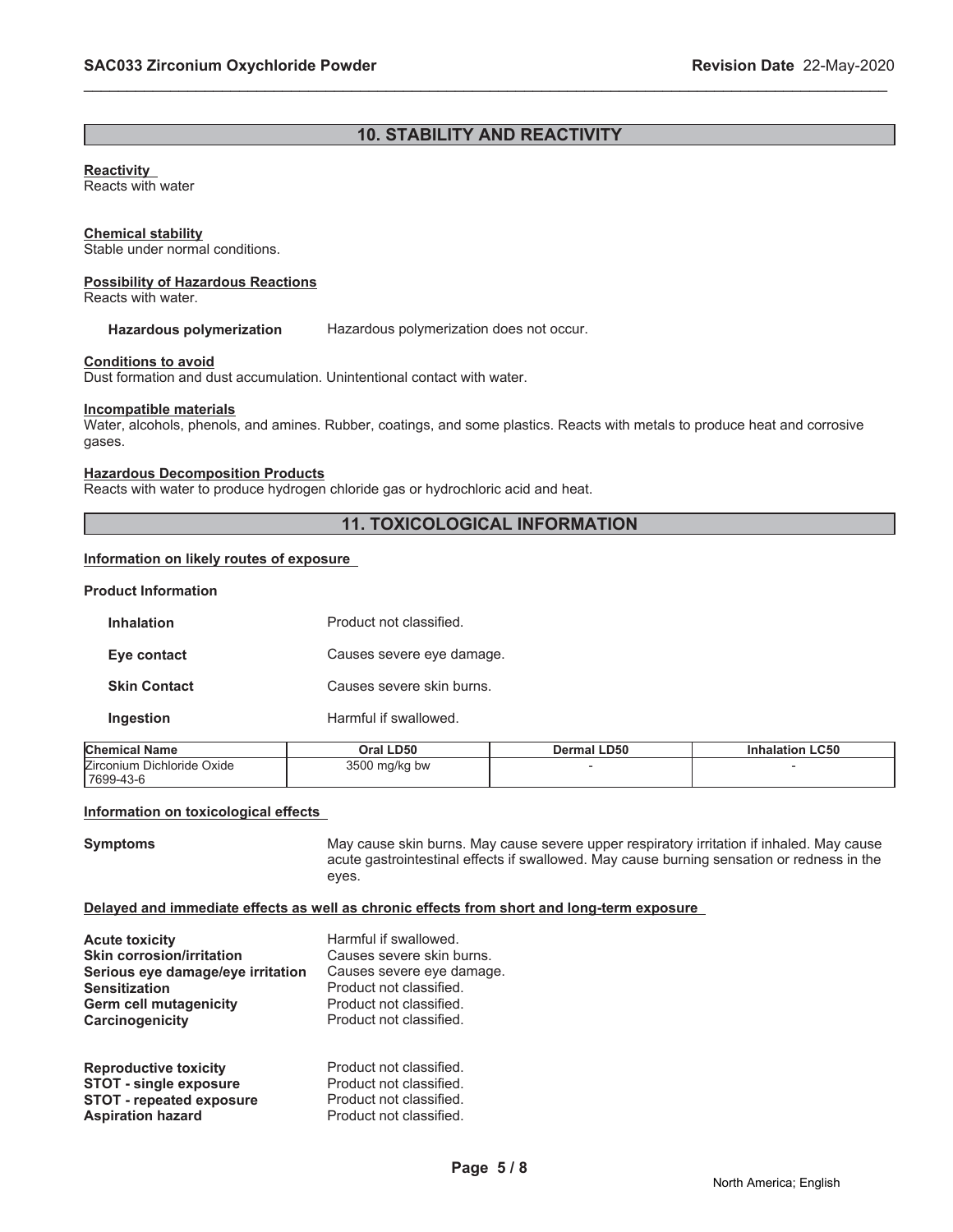# **12. ECOLOGICAL INFORMATION**

\_\_\_\_\_\_\_\_\_\_\_\_\_\_\_\_\_\_\_\_\_\_\_\_\_\_\_\_\_\_\_\_\_\_\_\_\_\_\_\_\_\_\_\_\_\_\_\_\_\_\_\_\_\_\_\_\_\_\_\_\_\_\_\_\_\_\_\_\_\_\_\_\_\_\_\_\_\_\_\_\_\_\_\_\_\_\_\_\_\_\_\_\_

# **Ecotoxicity**

This product as shipped is not classified for aquatic toxicity.

| <b>Chemical Name</b> | Algae/aguatic plants                                  | Fish                       | <b>Toxicity to</b>                                     | <b>Crustacea</b>             |
|----------------------|-------------------------------------------------------|----------------------------|--------------------------------------------------------|------------------------------|
|                      |                                                       |                            | microorganisms                                         |                              |
|                      | Zirconium Dichloride Oxide The 72 h EC50 of zirconium |                            | The 96 h LC50 of zirconium   The 3 h EC50 of anhydrous | The 48 h EC50 of zirconium l |
| 7699-43-6            | dichloride oxide to                                   | dioxide to Danio rerio was | zirconium acetate for                                  | dichloride oxide to Daphnia  |
|                      | Pseudokirchnerella                                    | greater than 100 mg/L.     | activated sludge was greater                           | magna was greater than       |
|                      | subcapitata was 80% v/v                               |                            | than $1000 \text{ mg/L}$ .                             | 100% v/v saturated solution. |
|                      | saturated solution.                                   |                            |                                                        |                              |

#### **Other adverse effects**

# **13. DISPOSAL CONSIDERATIONS Waste treatment methods Disposal of wastes** Disposal should be in accordance with applicable regional, national and local laws and regulations. **Contaminated packaging** Disposal should be in accordance with applicable regional, national and local laws and regulations.

# **14. TRANSPORT INFORMATION**

| DOT                             | Regulated                                                          |
|---------------------------------|--------------------------------------------------------------------|
|                                 |                                                                    |
| UN/ID No.                       | 3260                                                               |
| Proper shipping name            | Corrosive solid, acidic, inorganic, n.o.s. (Zirconium Oxychloride) |
| <b>Hazard Class</b>             | 8                                                                  |
| <b>Packing Group</b>            |                                                                    |
| <b>Special Provisions</b>       | IB8. IP2. IP4. T3. TP33                                            |
| <b>Emergency Response Guide</b> | 154                                                                |
| <b>Number</b>                   |                                                                    |

# **15. REGULATORY INFORMATION**

| <b>International Inventories</b> |          |
|----------------------------------|----------|
| <b>TSCA</b>                      | Complies |
| <b>DSL/NDSL</b>                  | Complies |
| <b>EINECS/ELINCS</b>             | Complies |
| <b>ENCS</b>                      | Complies |
| <b>IECSC</b>                     | Complies |
| <b>KECL</b>                      | Complies |
| <b>PICCS</b>                     | Complies |
| <b>AICS</b>                      | Complies |

# **Legend:**

 **TSCA** - United States Toxic Substances Control Act Section 8(b) Inventory  **DSL/NDSL** - Canadian Domestic Substances List/Non-Domestic Substances List  **EINECS/ELINCS** - European Inventory of Existing Chemical Substances/European List of Notified Chemical Substances  **ENCS** - Japan Existing and New Chemical Substances  **IECSC** - China Inventory of Existing Chemical Substances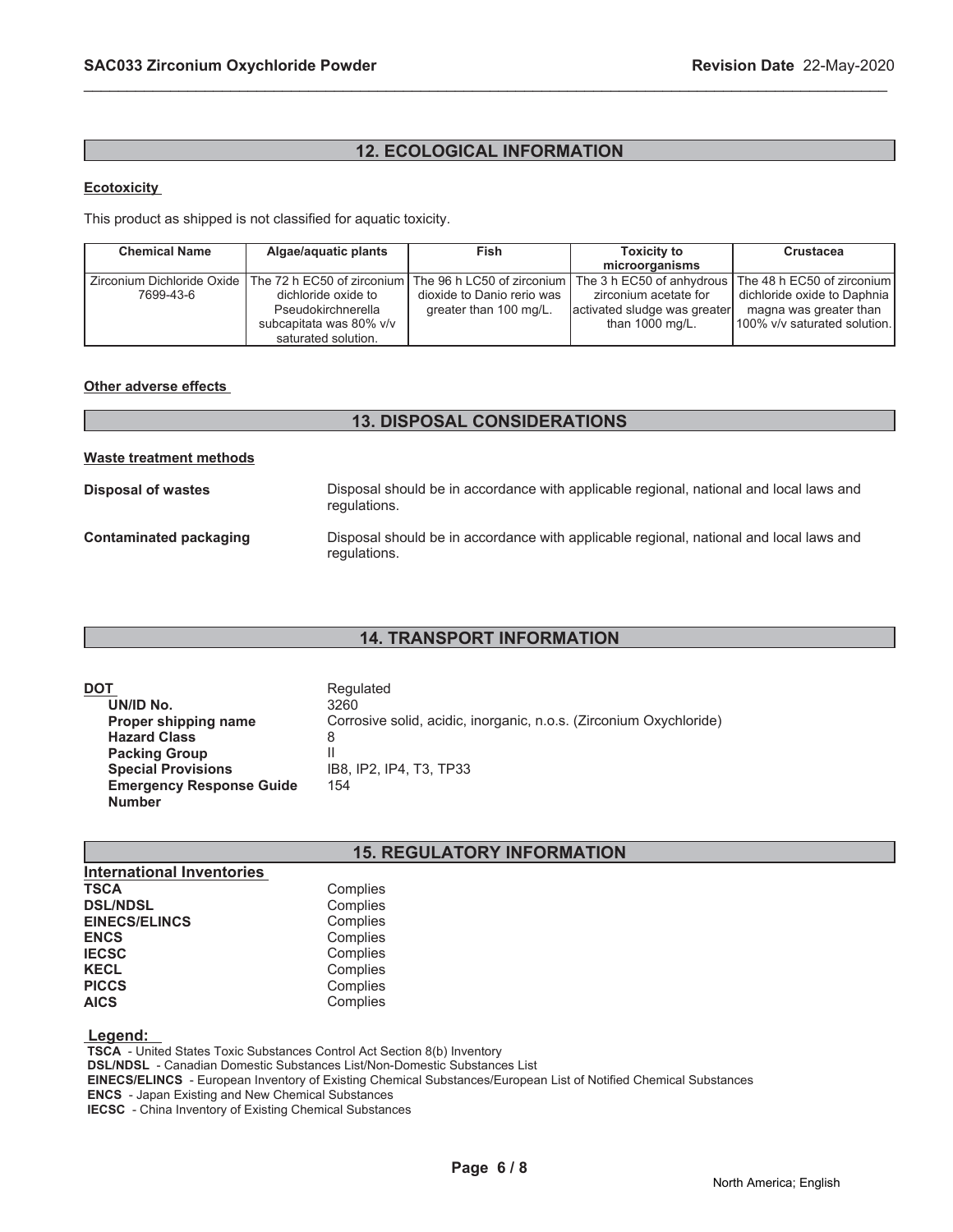**KECL** - Korean Existing and Evaluated Chemical Substances  **PICCS** - Philippines Inventory of Chemicals and Chemical Substances  **AICS** - Australian Inventory of Chemical Substances

#### **US Federal Regulations**

#### **SARA 313**

Section 313 of Title III of the Superfund Amendments and Reauthorization Act of 1986 (SARA). This product does not contain any chemicals which are subject to the reporting requirements of the Act and Title 40 of the Code of Federal Regulations, Part 372

\_\_\_\_\_\_\_\_\_\_\_\_\_\_\_\_\_\_\_\_\_\_\_\_\_\_\_\_\_\_\_\_\_\_\_\_\_\_\_\_\_\_\_\_\_\_\_\_\_\_\_\_\_\_\_\_\_\_\_\_\_\_\_\_\_\_\_\_\_\_\_\_\_\_\_\_\_\_\_\_\_\_\_\_\_\_\_\_\_\_\_\_\_

| <b>SARA 311/312 Hazard Categories</b> |     |
|---------------------------------------|-----|
| <b>Acute health hazard</b>            | Yes |
| <b>Chronic Health Hazard</b>          | No  |
| Fire hazard                           | No  |
| Sudden release of pressure hazard     | No  |
| <b>Reactive Hazard</b>                | N٥  |

#### **CWA (Clean Water Act)**

This product does not contain any substances regulated as pollutants pursuant to the Clean Water Act (40 CFR 122.21 and 40 CFR 122.42)

# **CERCLA**

This material, as supplied, does not contain any substances regulated as hazardous substances under the Comprehensive Environmental Response Compensation and Liability Act (CERCLA) (40 CFR 302) or the Superfund Amendments and Reauthorization Act (SARA) (40 CFR 355). There may be specific reporting requirements at the local, regional, or state level pertaining to releases of this material

#### **US State Regulations**

#### **California Proposition 65**

This product does not contain any Proposition 65 chemicals

#### **U.S. State Right-to-Know Regulations**

| <b>Chemical Name</b>                          | <b>New Jersey</b> | ssachusetts<br>ma: | Pennsylvania |
|-----------------------------------------------|-------------------|--------------------|--------------|
| - -<br>--<br>Dichloride<br>'irconium<br>Oxide |                   |                    |              |
| )ყყ-4ა-0                                      |                   |                    |              |

#### **U.S. EPA Label Information**

**EPA Pesticide Registration Number** Not applicable

| <b>16. OTHER INFORMATION</b>                              |                            |                                                    |                                                                                                                                                                                                                                                         |                                                     |  |  |
|-----------------------------------------------------------|----------------------------|----------------------------------------------------|---------------------------------------------------------------------------------------------------------------------------------------------------------------------------------------------------------------------------------------------------------|-----------------------------------------------------|--|--|
| <b>NFPA</b>                                               | <b>Health hazards 1</b>    | <b>Flammability 0</b>                              | Instability 1                                                                                                                                                                                                                                           | <b>Physical and Chemical</b><br><b>Properties -</b> |  |  |
| HMIS<br><b>Chronic Hazard Star Legend</b>                 | <b>Health hazards 2</b>    | <b>Flammability 0</b><br>* = Chronic Health Hazard | <b>Physical hazards 1</b>                                                                                                                                                                                                                               | Personal protection X                               |  |  |
| <b>Issue Date</b><br><b>Revision Date</b>                 | 06-Apr-2017<br>22-May-2020 |                                                    |                                                                                                                                                                                                                                                         |                                                     |  |  |
| <b>Revision Note</b><br>SDS sections updated: 1, 2, 6, 14 |                            |                                                    |                                                                                                                                                                                                                                                         |                                                     |  |  |
| Note:                                                     |                            |                                                    | The information provided in this safety data sheet is correct to the best of our knowledge, information and belief at the<br>date of its publication. The information given is designed only as a quidance for safe handling, use, processing, storage, |                                                     |  |  |

**date of its publication. The information given is designed only as a guidance for safe handling, use, processing, storage, transportation, disposal and release and is not to be considered a warranty or quality specification. The information relates only to the specific material designated and may not be valid for such material used in combination with any other materials or in any process, unless specified in the text.**

#### **End of Safety Data Sheet**